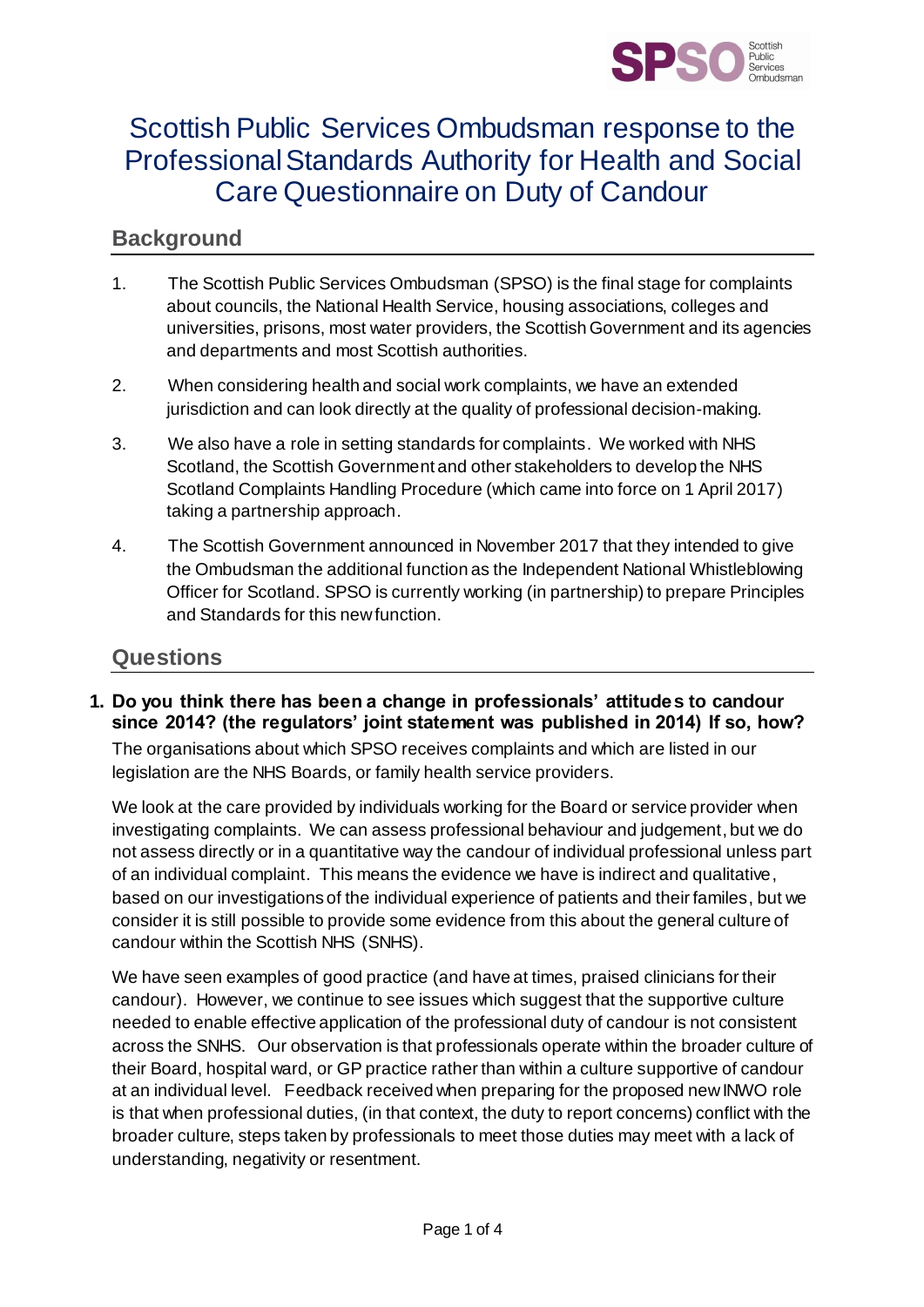

New Scottish legislation which came into force on 1 April 2018 seeks to address the broader culture by placing duties on organisations and significant work has been undertaken in the past year to support this and to share best practice. The aim of the new organisational duty of candour provisions is to support the implementation of consistent responses across health and social care providers when there has been an unexpected event or incident that has resulted in death or harm that is not related to the course of the condition for which the person is receiving care. While it is too early at this date to say whether this will be successful in ensuring greater consistency of approach, the positive work in Scotland to highlight the importance of candour should be noted.

#### **2. In your experience, what problems have been highlighted to you about the candour of professionals?**

Communication remains at the heart of many of the complaints we receive and some of the service failings we see indicate issues with candour either at an individual or organisation level. The first step to being able to meet a duty of candour is the ability to identify failings and, too often, we are publishing reports of investigations when we have found failings that should (and could) have been identified earlier.

#### In this report, for example[: https://www.spso.org.uk/investigation-](https://www.spso.org.uk/investigation-reports/2017/december/lanarkshire-nhs-board)

[reports/2017/december/lanarkshire-nhs-board](https://www.spso.org.uk/investigation-reports/2017/december/lanarkshire-nhs-board) we highlighted that there were three different occassions when an error made could have been identified before the complaint reached us.

This report contains another example of a falure to identify and therefore investigate potentially serious errors[: https://www.spso.org.uk/investigation-reports/2017/april/highland](https://www.spso.org.uk/investigation-reports/2017/april/highland-nhs-board)[nhs-board](https://www.spso.org.uk/investigation-reports/2017/april/highland-nhs-board)<sup>1</sup>

We have also noticed that when failings are accepted, there can be delays in notifying patients or their families<sup>2</sup> which affect the confidence they have in the information they are being given. We have also seen examples where failings were appropriately identified but that the step to ensure learning occurred did not happen and was not shared with the family<sup>3</sup> .

#### **3. From your perspective, are you aware of any barriers to professionals behaving candidly?**

We highlighted in our response to the first question the impact of culture. If the culture of an organisation is defensive staff can be fearful about making admissions because they will be criticised or judged by their employers and colleagues.

To give some examples, in this report we highlighted how defensive the Board was to criticism: [https://www.spso.org.uk/investigation-reports/2018/january/greater-glasgow-and](https://www.spso.org.uk/investigation-reports/2018/january/greater-glasgow-and-clyde-nhs-board)[clyde-nhs-board](https://www.spso.org.uk/investigation-reports/2018/january/greater-glasgow-and-clyde-nhs-board) Similarly, we have had sight of letters where Boards have downplayed the comments of professionals made to patients and their families by suggesting these were either not accurate or that they need to be seen in context. This approach is not likely to encourage the professionals involved to continue to be open with patients.

 $\overline{a}$ 

<sup>&</sup>lt;sup>1</sup> And see also these other recent reports[: https://www.spso.org.uk/investigation-reports/2018/april/lanarkshire-nhs-board](https://www.spso.org.uk/investigation-reports/2018/april/lanarkshire-nhs-board) and https://www.spso.org.uk/investigation-reports/2017/august/orkney-nhs-board

<sup>2</sup> See this report https://www.spso.org.uk/decision-reports/2018/january/decision-report-201609720-201609720

<sup>3</sup> See this report for a good example of this: https://www.spso.org.uk/decision-reports/2018/april/decision-report-201607810- 201607810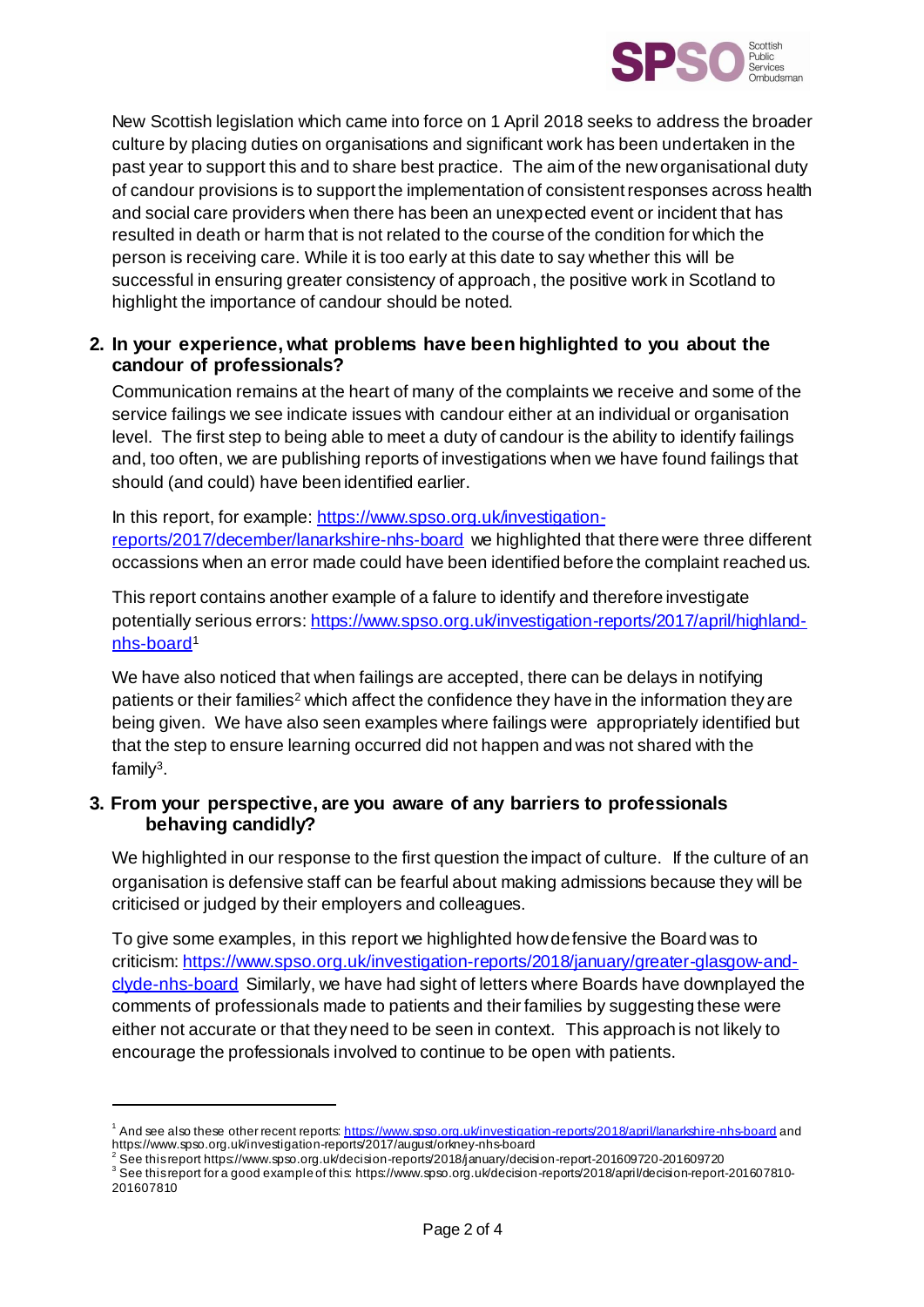

There also needs to be trust between professionals to allow them to deal with situations where individual professionals disagree about the quality of care and whether there was a failing. In this report we found an example of a breakdown in communication between a professional and a Board which led to significant delays in responding to the complaint because they could not agree on what had happened; consequently the issue was never resolved[: https://www.spso.org.uk/decision-reports/2018/january/decision-report-201609754-](https://www.spso.org.uk/decision-reports/2018/january/decision-report-201609754-201609754) [201609754](https://www.spso.org.uk/decision-reports/2018/january/decision-report-201609754-201609754)

We also find when meeting professionals directly that there remains confusion about what it means to admit to failings and whether they are risking admitting to legal liability and, at times, genuine fear about what an admission may mean for themselves, their organisation and their colleagues.

# **3. How can professionals be influenced to behave candidly?**

Our impression from complaints handling is profesionals working within SNHS are loyal to the SNHS and their colleagues and wish to do the best possible for patients and their families. We understand they can feel overwhelmed by the expectations placed on them, particularly when demand is high and resources are limited. We would suggest the question should not be how should they be influenced to behave candidly but how can they be supported to behave candidly. In December 2017 we published a report: Making Complaints Work for Everyone<sup>4</sup> where we set out the critical importance of supporting staff to the development of a genuine learning culture.

## **4. How does your organisation encourage professionals to behave candidly (if at all)?**

In our role as the Complaints Standards Authority, we provide support, training materials and publish specific guidance to encourage an open and honest approach to complaint handling<sup>5</sup>. One of our most successful and popular pieces of guidance is our guidance on making an apology:

[https://www.spso.org.uk/sites/spso/files/communications\\_material/leaflets\\_buj/Apology%20f](https://www.spso.org.uk/sites/spso/files/communications_material/leaflets_buj/Apology%20for%20Web%20170914.pdf) [or%20Web%20170914.pdf.](https://www.spso.org.uk/sites/spso/files/communications_material/leaflets_buj/Apology%20for%20Web%20170914.pdf)

We anticipate that as our role as the Independent National Whistleblowing Officer develops, we will be working in a way that supports the development of a culture that values openness and transparency, and demonstrates to both staff and patients how they identify concerns and use them to improve services.

#### **5. What role do professional regulators have in encouraging candour among their registrants?**

While we engage with regulators, we do not consider we have enough evidence to respond directly to this and the following questions.

#### **6. If regulators have a role in encouraging candour, have professional regulators been successful in carrying out this task?**

**7. Can professional regulators do more to encourage candour? If so, what?**

l

<sup>4</sup> http://www.valuingcomplaints.org.uk/sites/valuingcomplaints/files/resources/MakingComplaintsWorkForEveryoneFinalWeb.pdf <sup>5</sup> More details of the extensive work we do in this area can be found in our annual reports: https://www.spso.org.uk/annualreports or on our valuing complaints website: www.valuingcomplaints.org.uk